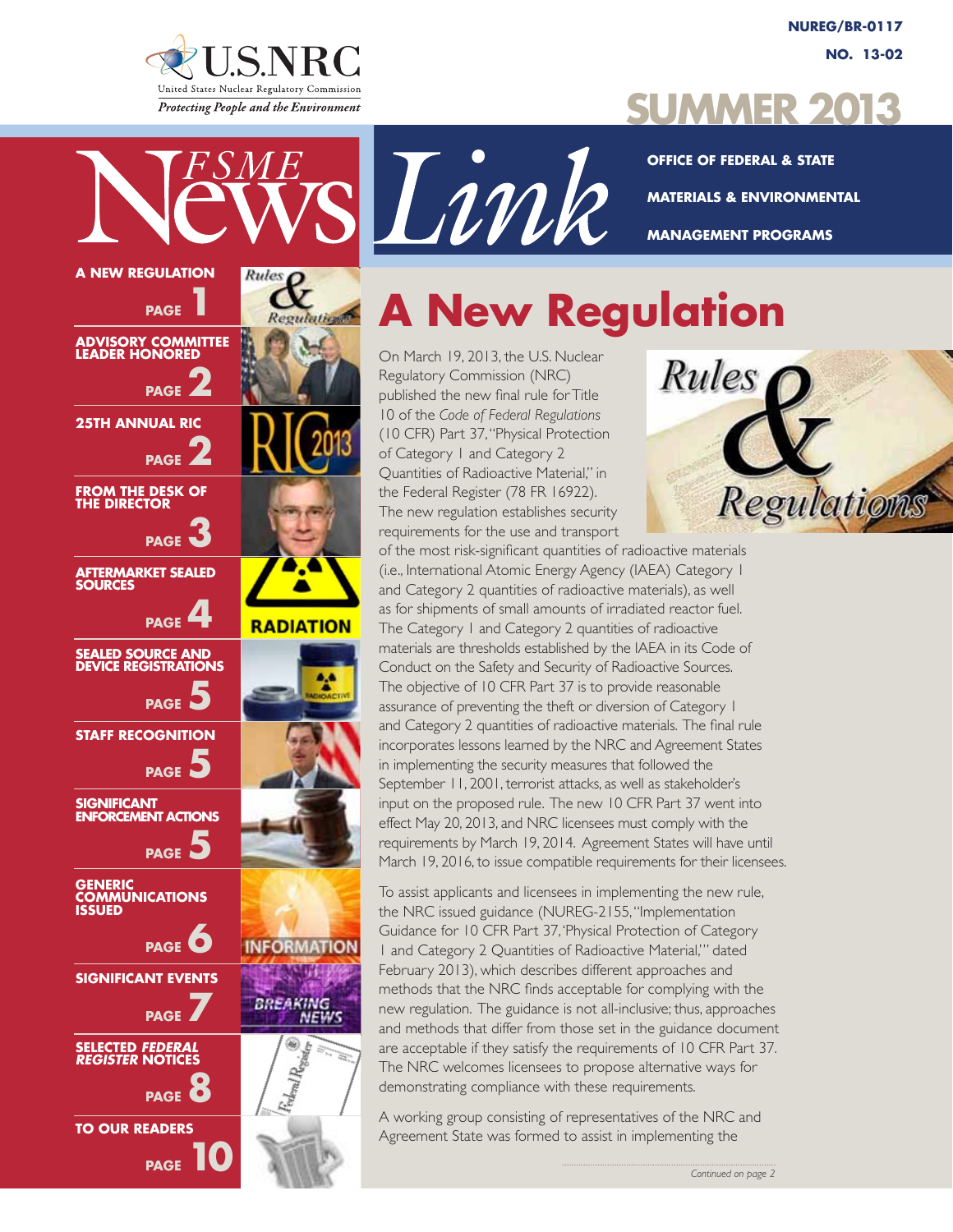

new rule. The working group has the responsibility of rescinding or removing current security requirements in place by orders or license conditions; developing and conducting training courses for NRC and Agreement State inspectors; developing guidance for inspection, licensing, implementation, enforcement, and handling of sensitive information; and communicating with licensees, the public, and other stakeholders. Information about the working group's planned activities (e.g., outreach with licensees and State and Federal regulators, guidance documents, webinars) will be posted on the NRC's Web site, when available.

(Contact: Ernesto Quinones, FSME, 301-415-0271 or Ernesto.Quinones@nrc.gov)

## **ADVISORY COMMITTEE LEADER HONORED**



The Advisory Committee on the Medical Uses of Isotopes (ACMUI) met at NRC headquarters on April 15-16, 2013, to discuss issues such as the draft guidance for the expanded 10 CFR Part 35 rulemaking, the abnormal occurrence subcommittee report, and the use of nonhighly enriched uranium in the production of medical isotopes.

In addition to the discussions of the ACMUI biannual meetings, NRC Chairman, Allison M. Macfarlane, Ph.D., gave a special presentation to the outgoing ACMUI Chairman, Leon S. Malmud, M.D., for his 11 years of dedicated service and leadership to the ACMUI. Dr. Malmud has significantly contributed to the NRC's mission in terms of the medical use of byproduct material. Chairman Macfarlane presented Dr. Malmud with a gold-plated NRC pin, a flag that has been flown over the U.S. Capitol, and a letter from Rep. Christopher Van Hollen, of Maryland. Following the NRC Chairman's presentation, Brian McDermott, Director of the Division of

Materials Safety and State Agreements, announced the new leadership of the committee. The new ACMUI chairman will be Bruce R. Thomadsen, Ph.D., ACMUI Medical Physicist for Radiation Therapy. The new ACMUI Vice Chairman will be Milton J. Guiberteau, M.D., ACMUI Diagnostic Radiologist.

The ACMUI advises the NRC on policy and technical issues concerning the medical uses of radioactive material in diagnosis and therapy. The ACMUI membership consists of health care professionals from various disciplines. The ACMUI comments on changes to NRC regulations and guidance, evaluates certain nonroutine uses of radioactive material, and presents key issues to the NRC staff for appropriate action. For additional information about the ACMUI, visit: http://www.nrc.gov/about-nrc/regulatory/advisory/acmui.html.

(Contact: Sophia Holiday, FSME, 301-415-7865 or Sophia.Holiday@nrc.gov).



### **THE 25TH ANNUAL REGULATORY INFORMATION CONFERENCE**

On March 12-15, 2013, the NRC held the 25th Annual Regulatory Information Conference (RIC) at the Bethesda North Marriott Hotel and the Conference Center in Rockville, MD. The 3-day conference brought together over 3,000 participants from over 30 countries, representing government, industry, international agencies, other interested parties and members of the public. The conference was co-sponsored by the Office of Nuclear Reactor Regulation and the Office of Nuclear Regulatory Research.

*continued on page 4*

#### **NRC Chairman, Dr. Allison Macfarlane, and ACMUI Chairman, Dr. Leon S. Malmud**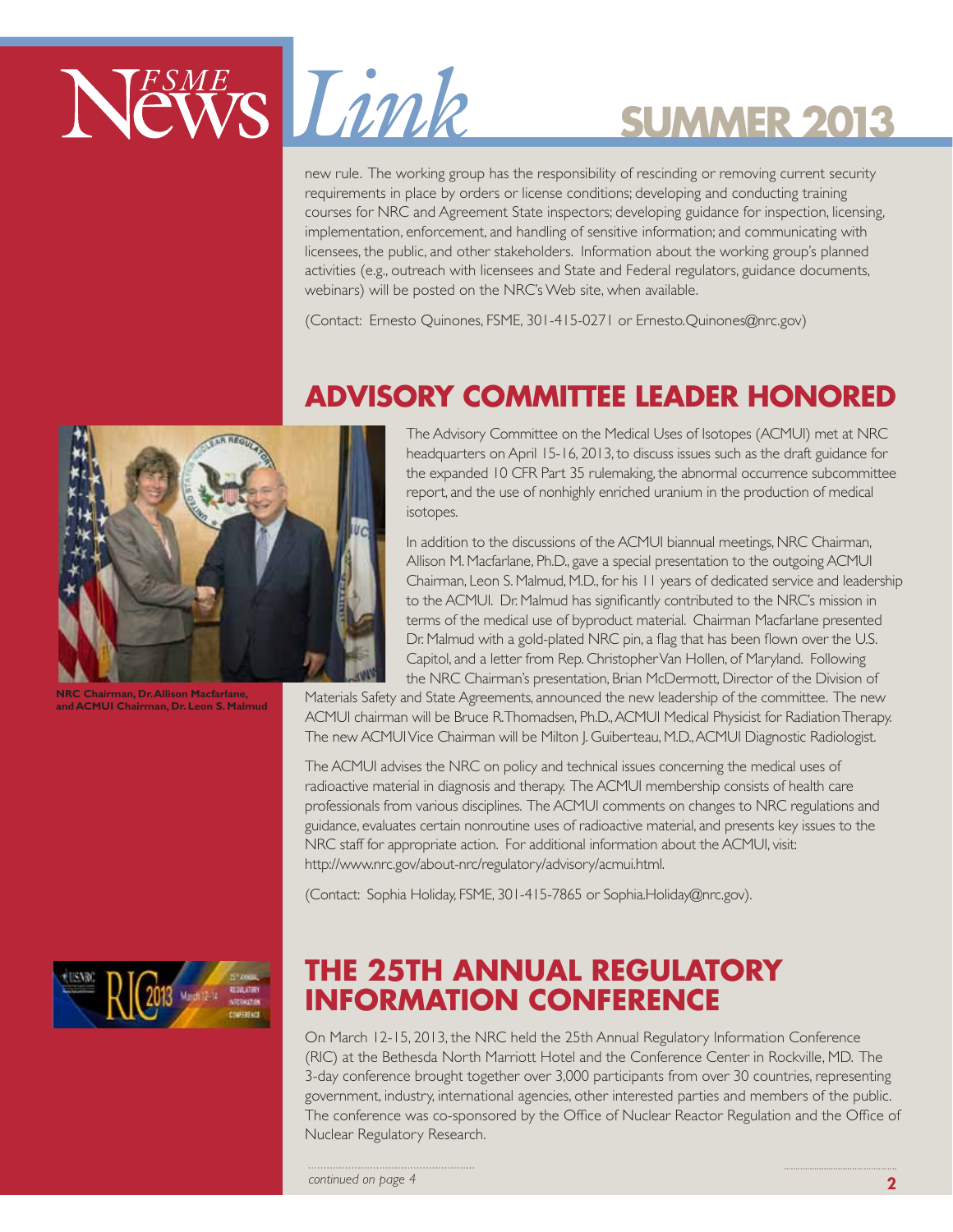

### **FROM THE DESK OF THE DIRECTOR**

Recently, I gave a presentation at the Conference of Radiation Control Program Directors Annual Meeting entitled, "Regulatory Effectiveness and Efficiency: NRC's Perspective." The presentation focused on several recent or future initiatives that are of significance to the National Materials Program (NMP), including safety culture, Web-based licensing, Agreement State policy statement revisions, lessons-learned from the events at Fukushima in Japan related to byproduct materials, and the cumulative effects of regulation (CER). Looking at these initiatives, it is safe to say that the NRC has made important strides in improving the NMP and should keep this momentum going in the future. Since these initiatives are so important to the future of the NMP, I would like to take some time to give updates and status reports related to our efforts for each initiative.

The NRC has actively advocated that NRC licensees and Agreement State partners establish and maintain a strong safety culture work environment—that is, a work environment in which the core values and behaviors resulting from a collective commitment by leaders and individuals emphasizes safety over competing goals. FSME staff actively participated in the drafting of NRC's Safety Culture Policy Statement, which was published in June 2012 and continues to participate in agencywide efforts. FSME has received good feedback from licensees and Agreement State partners in this area, and we encourage you to continue to get the word out on safety culture. The NRC brochure and posters related to safety culture can be found at http://www.nrc. gov/about-nrc/regulatory/enforcement/safety-culture.html.

Another recent NRC initiative that demonstrates the vitality of the NMP is the development of Web-based licensing (WBL) system. The WBL system supports the NRC and Agreement States in managing the licensing information of businesses that use radioactive materials. WBL, which is based on an existing platform used successfully by the State of Ohio, provides an avenue for Agreement States to use the same licensing and information platform as the NRC. Some States have expressed interest in using this platform to support their licensing and inspection programs. The successful deployment of the WBL demonstrates that early and substantive dialogue with Agreement States strengthens radiation protection and safety and security of radioactive materials through regulatory development and infrastructure improvements.

# **Summer 2013**

FSME, regional, and Agreement State staffs have developed proposed revisions to the Agreement State policy statement; they have been published in the Federal Register for a 75-day comment period. FSME staff is refining an integrated approach to address a number of enhancement initiatives to the Agreement State program, including revising performance metrics, making compatibility evaluations more performance-based and making the outcomes of periodic (mid-cycle) meetings between Integrated Materials Performance Evaluation Program cycles an opportunity to identify changes in program performance. In an effort to encourage stakeholder feedback and dialogue on this important effort, FSME staff has planned public meetings for July and August 2013 in Arlington, TX, and Rockville, MD, respectively.

The NRC is in the process of conducting a systematic and methodical review of NRC processes and regulations to determine if the agency should make additional improvements to its regulatory system in light of the 2011 Japan earthquake and tsunami. Although the current Fukushima lessons-learned effort is focused on reactors, there will be followup efforts to evaluate all types of NRC-regulated activities, including byproduct materials, fuel cycle, research and test reactors, and decommissioning. FSME will interact with the NRC's Agreement State partners and licensees early and often on future efforts to determine relevant lessons learned for byproduct materials and decommissioning.

Related to this effort, Commissioner George Apostolakis led a Risk Management Regulatory Framework Task Force to evaluate how the NRC should regulate 10 to 15 years into the future. The task force report is exploring how to enhance the use of risk information in support of regulatory decisions. The task force recommends that the NRC work closely with the Agreement States to develop this framework for the byproduct materials program. We will share more details about the implications on this program as the information becomes available.

Last, but not least, the NRC is considering the CER —that is, the total impact of any new and recently issued NRC regulations already scheduled for implementation. FSME is participating in the NRC agencywide CER working group with direction from the CER Steering Committee, to implement the Commission's direction. NRC staff is currently conducting outreach efforts, working with industry to draft a template that would suggest criteria (i.e., safety, risk, compliance, regulatory relief) that would be applied to a prospective rulemaking to facilitate obtaining stakeholder feedback to support the NRC's decision on whether and when to proceed to rulemaking, and developing appropriate case studies related to CER. FSME senior staff is committed to monitoring the CER approach. We encourage input from NRC stakeholders in the future to gauge the success of the CER efforts. We want to hear from you!

Mark Ce

Mark Satorius, Director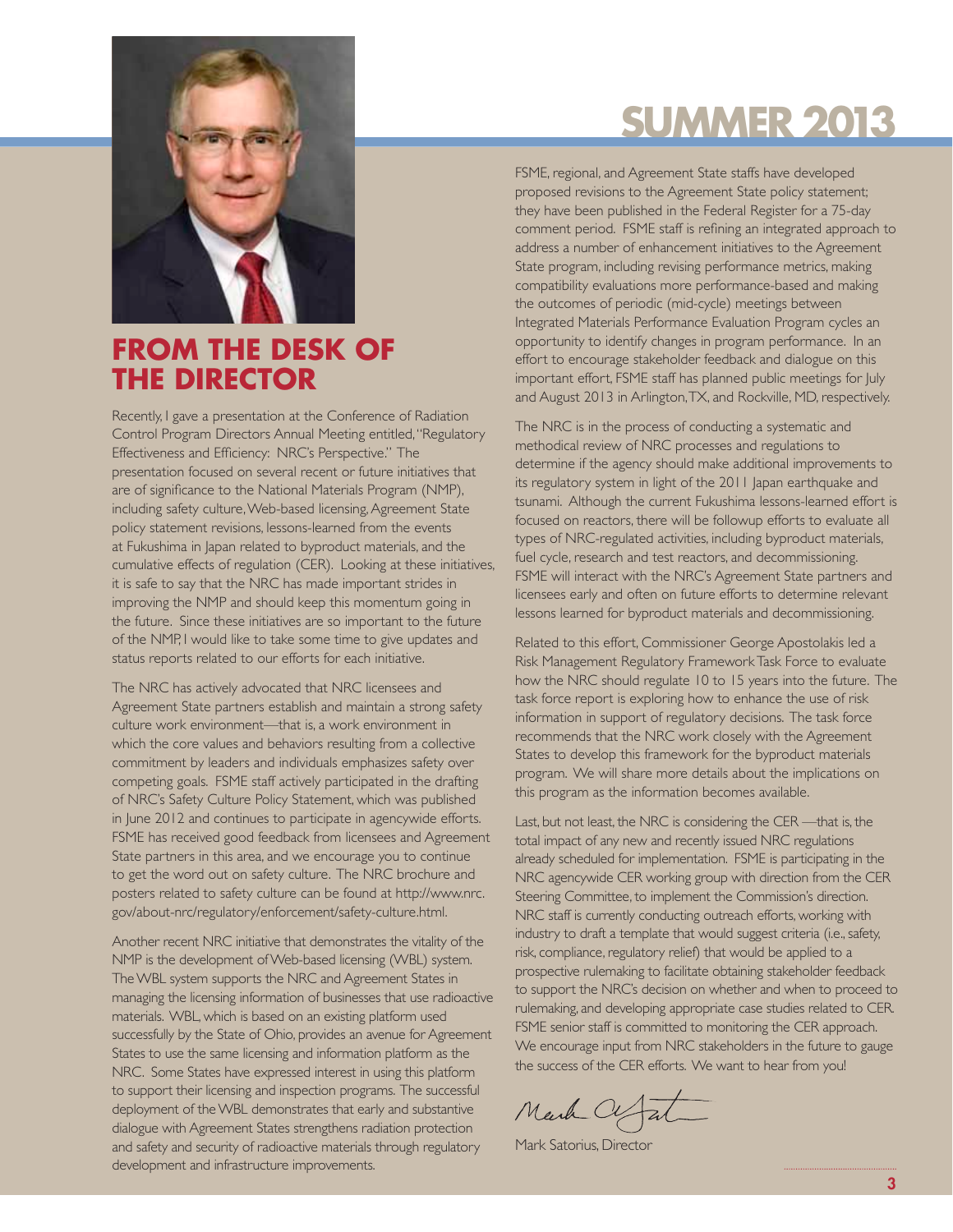

The NRC's Chairman, Allison M. Macfarlane, delivered the keynote remarks in the Opening Session, followed by remarks from the NRC's Executive Director for Operations, Bill Borchardt. NRC Commissioners Kristine L. Svinicki, George Apostolakis, William D. Magwood, IV, and William C. Ostendorff also provided remarks in the plenary sessions.

The RIC presented an opportunity for informal open dialogue and a meaningful exchange of information about NRC actions planned or in progress related to the regulation of nuclear power plants and nuclear safety research. The conference offered a valuable forum that engaged discussions and shared different perspectives on safety and security issues and activities facing both the domestic and international nuclear industry. Also, the conference provided a wealth of information for all participants, addressing critical issues associated with operating reactors, new and advanced reactors, fuel cycle facilities, nuclear security, safety research, and safety culture policies. Conference participants were able to learn about other technical topics by visiting the poster and tabletop presentations that were on display, and by touring the NRC's Operations Center at NRC headquarters.



## **AFTERMARKET SEALED SOURCES**

On March 12, 2013, the NRC issued a regulatory issue summary (RIS) entitled, "Use of Aftermarket Sealed Sources Registered under Title 10 *Code of Federal Regulations* (10 CFR) 32.210" (Agencywide Documents Access and Management System (ADAMS) Accession No. ML12313A147). The RIS, No. 2013-01, provided guidance on the use of replacement, also called "aftermarket," sealed sources in devices that might be equivalent to original sources, but are not listed in the device registration.

Sealed sources and devices containing byproduct material must be registered with the NRC under 10 CFR 32.210, "Registration of Product Information," or with an Agreement State under equivalent regulations. The device registration lists the sources that are approved for use in the device. Some source manufacturers produce sources that are physically, chemically, and radiologically either similar or identical to those produced by other source manufacturers. These sources could be considered equivalent. Thus, it can be reasonably assumed that such sources could be substituted for one another when source replacement is needed. However, if such a source were installed in a device, the device would not be in compliance with the registration certificate. Therefore, there was a need to address the use of replacement or aftermarket sources.

The RIS points out that, to ensure that aftermarket sources may be safely used as replacements for the sources listed in the device registration, two criteria must be met: (1) the equivalency of the physical, chemical, and radiological properties of the sources, and (2) the registration requirements. This RIS provides detailed guidance for addressing both of these issues. To determine the equivalency for source properties, the RIS lists the different criteria NRC staff must evaluate for the aftermarket source to be in compliance with the regulatory requirements. For the registration requirements, the RIS delineates five pathways that may be followed to authorize the use of aftermarket sources in registered devices.

(Contact: John Jankovich, FSME, 301-415-7904 or John.Jankovich@nrc.gov)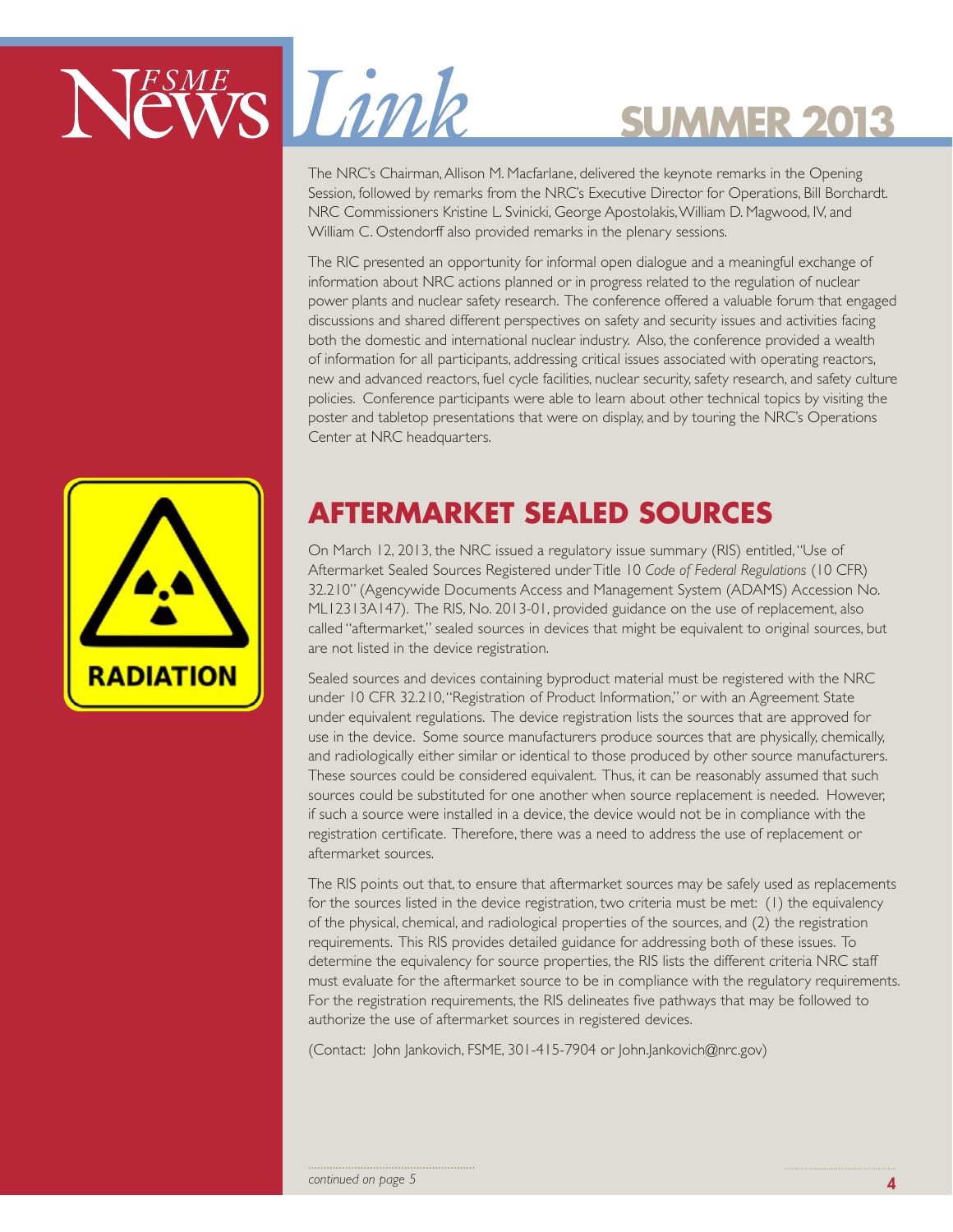



### **SEALED SOURCE AND DEVICE REGISTRATIONS**

License applicants that will possess sealed sources and devices are asked to comply with the sealed source and device registration (SSD registration) at the time of licensing. Applicants that purchase sealed sources and devices should be provided the SSD registration by the manufacturer or distributor. The SSD registration contains valuable information, such as which source(s) can be used in the device; leak test frequency, American National Standards Institute category for irradiators, normal conditions of use, radiation levels, and limitations or other conditions of use. In accordance with 10 CFR 32.210(h), "Registration of Product Information," the NRC may conduct additional reviews to ensure compliance with the SSD registration. The NRC encourages all licensees who possess sealed sources and devices to comply with the SSD registration for the safety of personnel and the environment. If the licensee does not possess the registration, it can contact the manufacturer or distributor and request a copy. The NRC does not have rules or guidance that restricts the ability of a licensee to provide an SSD registration to a person with a need to know, such as a licensee that has or will receive a source or device, or a service provider. If the manufacturer or distributor is no longer in service, the licensee can request a copy of the SSD registration from the NRC by contacting Margie Kotzalas at 301-415-1727 or Margie.Kotzalas@nrc.gov.

**Summer 2013**

(Contacts: Kathy Modes, Region 1, 610-337-5251 or Kathy.Modes@nrc.gov or Paul Goldberg, FSME, 301-415-7842 or Paul.Goldberg@nrc.gov)





## **STAFF RECOGNITION**

Donald A. Cool, Ph.D., a Senior Advisor on Radiation Safety and International Liaison in FSME, was recently honored by the National Council on Radiation Protection and Measurements (NCRP). At a recent business meeting of the NCRP, Dr. Cool was officially elected as a member of the Council.

The NCRP is the Congressionally chartered advisory body that provides information and advice on radiation exposure and protection issues in the United States. According to the NCRP Web site, "the Council members number 100 and are elected to 6 year terms with the terms of approximately 14 members expiring each year. They are selected on the basis of their scientific expertise. They are entitled to vote on all matters acted upon by the members and are thus sometimes identified as voting members."

Congratulations Dr. Cool!!!

## **SIGNIFICANT ENFORCEMENT ACTIONS**

The NRC issued significant actions for failure to comply with a regulation.

### **Havells USA Inc. (EA-12-258)**

On March 6, 2013, the NRC issued a Notice of Violation to Havells USA, Inc., (Havells) for a Severity Level III violation. The violation involved a failure to limit the distribution of products containing byproduct material from only those locations authorized on its NRC exempt distribution license. Specifically, between March 11, 2009, and December 7, 2012, on an unspecified number of occasions, Havells distributed lamps containing exempt quantities of krypton-85 from Mullins, SC, and Atlanta, GA, locations. These locations are not authorized by its NRC license.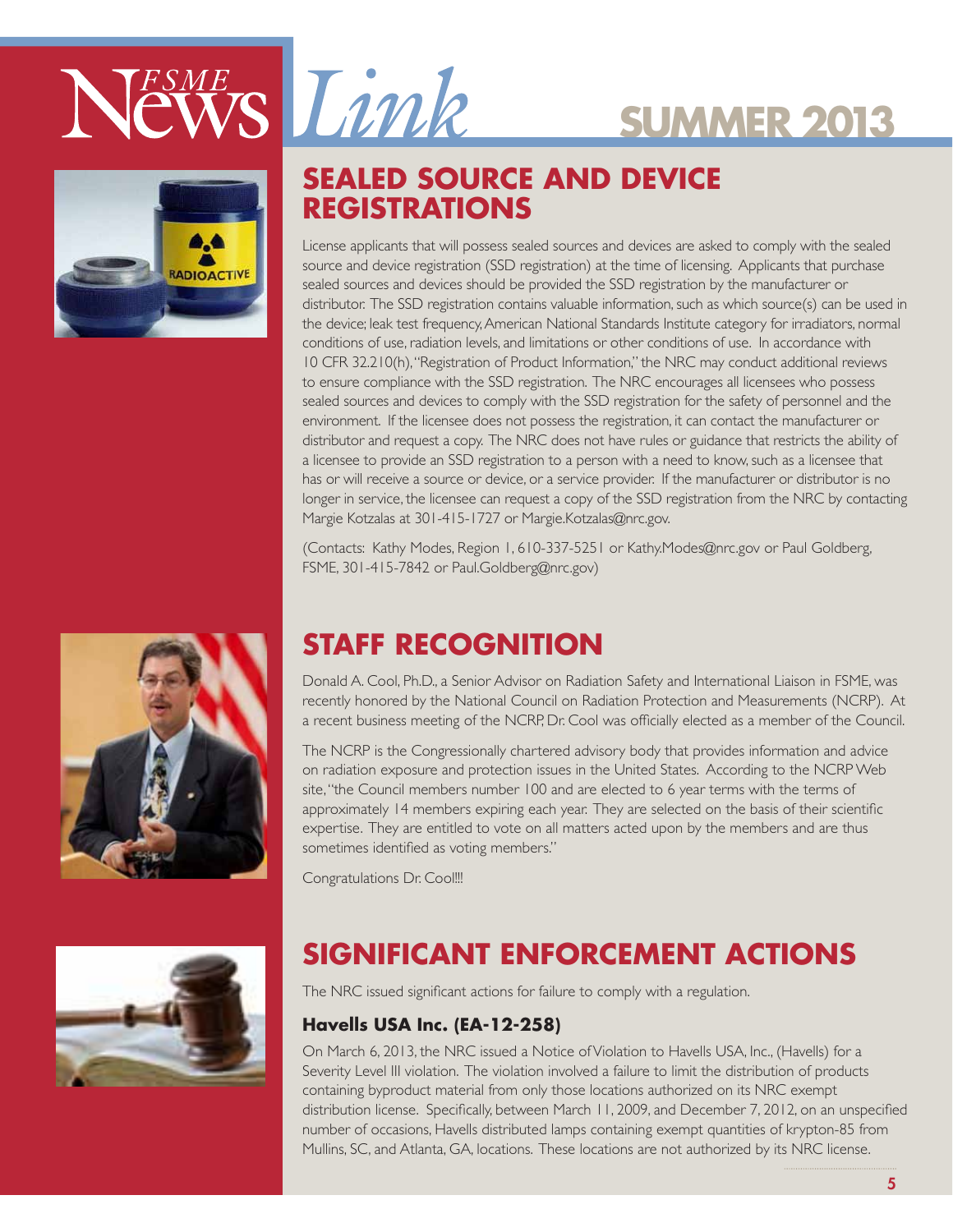



### **Medical**

### **Deaconess Hospital (EA-12-245)**

On January 31, 2013, the NRC issued a Notice of Violation to Deaconess Hospital for a Severity Level III violation. The violation involved Deaconess Hospital's failure to develop, implement, and maintain written procedures to provide high confidence that each administration is in accordance with the written directive as required by 10 CFR 35.41(a), "Procedures for Administrations Requiring a Written Directive." In accordance with 10 CFR 35.41(a) and 10 CFR 35.41(b)(2), the licensee must verify that the administration is in accordance with the treatment plan, if applicable, and the written directive. However, as of March 5, 2012, the licensee administered a 34 Gy (3400 rad) dose to a patient, and the licensee's procedures did not require verifying that the administration was in accordance with the applicable treatment plan and written directive.

Information about the NRC's enforcement program can be accessed at http://www. nrc.gov/about-nrc/regulatory/enforcement/current.html. Documents related to cases can be accessed through ADAMS at http://www.nrc.gov/reading-rm/adams.html. Help in using ADAMS is available by contacting the NRC Public Document Room staff at 301-415-4737 or 1-800-397-4209 or by sending an e-mail to PDR.Resource@nrc.gov.

(Contact: Michele Burgess, FSME, 301-415-5868 or Michele.Burgess@nrc.gov

## **GENERIC COMMUNICATIONS ISSUED**

The following are summaries of NRC generic communications issued by FSME. If any of these documents appear relevant to your needs and you have not received it, please call one of the technical contacts listed below the summary. The Web address for the NRC library of generic communications is http://www.nrc.gov/reading-rm/doccollections/gen-com.

### **Information Notices**

The NRC issues Information Notices (INs) to addressees to provide significant recently identified information about safety, safeguards, or environmental issues. Addressees are expected to review the information for applicability to their facilities and consider actions, as appropriate, to avoid similar problems.

**On December 26, 2012, the NRC issued IN 2012-23, "Recent Radiography Events Resulting in Exposures Exceeding Regulatory Limits."** The IN was issued to alert addressees to recent events that resulted in radiography workers receiving occupational doses in excess of the dose limits specified in 10 CFR 20.1201, "Occupational Dose Limits for Adults."

(Contact: John Jankovich, FSME, 301-415-7904 or John.Jankovich@nrc.gov)

**On February 19, 2013, the NRC issued IN 2013-01, "Emergency Action Level Thresholds outside the Range of Radiation Monitors."** The IN was issued to inform addressees of inspection findings related to licensees' failures to properly evaluate the effect of site equipment changes on the emergency plan. The IN also informed licensees of the importance of having adequate procedures to properly evaluate changes to site procedures, equipment, and facilities for potential impact on the licensee's ability to maintain an effective emergency plan.

(Contact: Jonathan Fiske, NSIR, 301-415-6277 or Jonathan.Fiske@nrc.gov)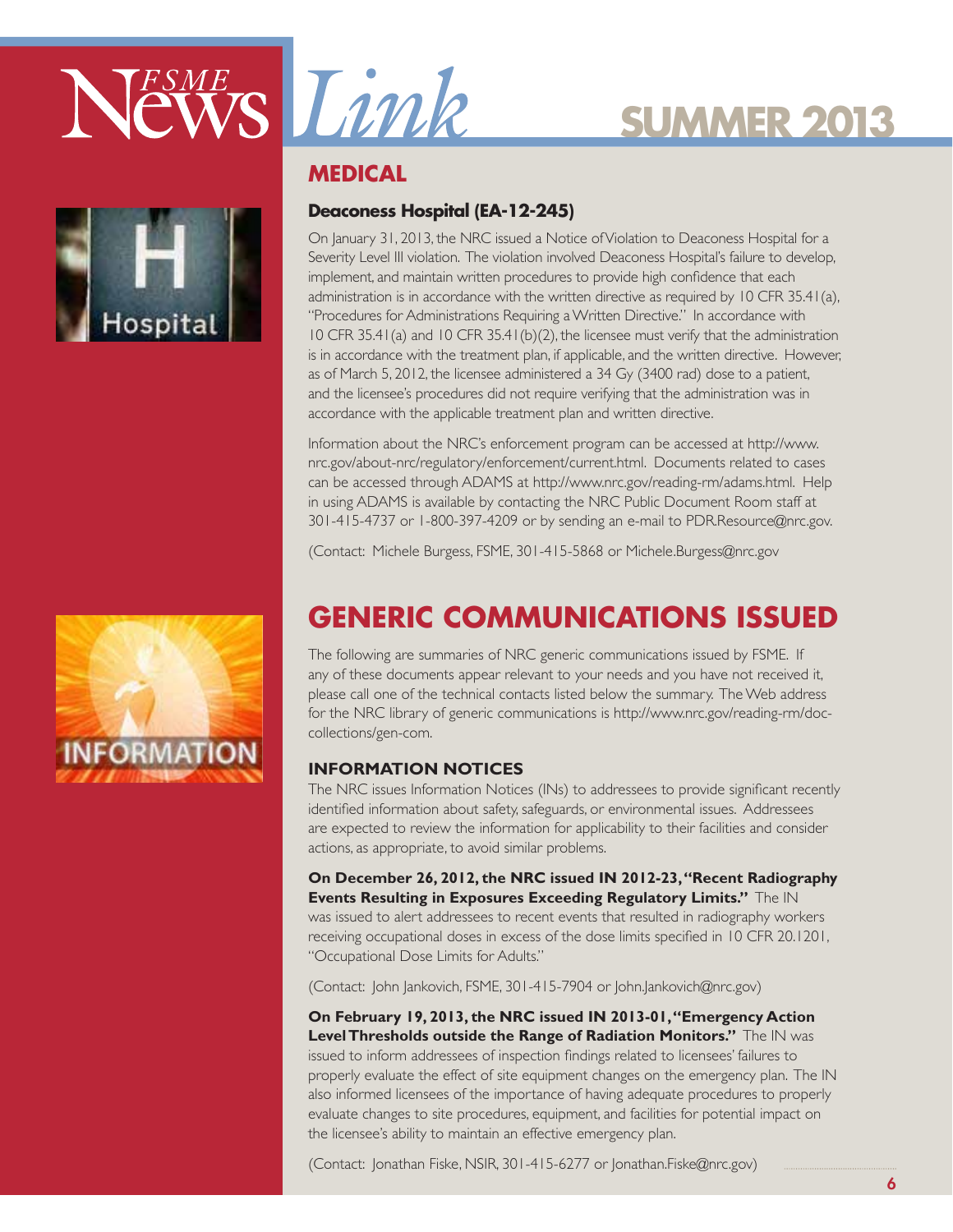



### **Regulatory Issue Summaries**

The NRC provides a regulatory issue summary (RIS) as an informational document used to communicate with the nuclear industry on a broad spectrum of matters.

**On March 1, 2013, the NRC issued RIS 2013-02, "Impact of Sequestration on NRC Activities and NRC Stakeholders,"** to all NRC licensees, certificate holders, permit holders, applicants, Agreement State Radiation Control Program Directors, State Liaison Officers, and other interested stakeholders. The RIS informed addressees of the impact of sequestration on NRC activities and stakeholders.

(Contacts: Jennifer Golder, OCFO, 301-415-7540 or Jennifer.Golder@nrc.gov, or Ashley Bettis, OEDO, 301-415-0538 or Ashley.Bettis@nrc.gov)

**On March 12, 2013, the NRC issued RIS 2013-01, "Use of Aftermarket Sealed Sources Registered under 10 CFR 32.210,"** to all holders of and applicants for a possession and use of byproduct material license for the processing or manufacturing of items that contain byproduct material for commercial distribution under 10 CFR Part 30, "Rules of General Applicability to Domestic Licensing of Byproduct Material," as well as to the following:

- all holders of and applicants for a possession and use of byproduct material license for research and development under 10 CFR Part 30;
- all Radiation Control Program Directors and State Liaison Officers;
- all holders of an operating license or construction permit for a nuclear power reactor under 10 CFR Part 50, "Domestic Licensing of Production and Utilization Facilities," that also hold a license under 10 CFR Part 30; and



• all holders of and applicants for a power reactor early site permit, combined license, standard design certification, standard design approval, or manufacturing license under 10 CFR Part 52, "Licenses, Certifications, and Approvals for Nuclear Power Plants," that also hold a license under 10 CFR Part 30.

The RIS provides guidance regarding the use of replacement sealed sources (also called "aftermarket" sealed sources) in devices that might be equivalent to original sources, but are not identified as such in the device registration certificate.

(Contact: John P. Jankovich, FSME, 301-415-7904 or John.Jankovich@nrc.gov)

### **SIGNIFICANT EVENTS**

### **Overexposure to Patient Thigh during Treatment with High Dose Rate Remote Afterloader Unit**

Date and Place: November 1, 2011, Alamonte Springs, FL. *Note that this event was not discovered until May 10, 2012, and at the time of publication, was last updated April 1, 2013.*

Event Details: The licensee reported that during treatment for uterine cancer, a radiation overexposure of approximately 6,000 cGy (rad) to the skin of a patient's inner thigh occurred. The patient was being treated in fractions using a high dose rate unit (Varian Medical Systems model GammaMed Plus) and a 314.5 GBq (8.5 Ci) Ir-192 source (Model GammaMed 232). A total dose of 2,500 cGy (rad) was prescribed over five fractions by a radiation oncologist. The first two fractions covered a distance of 3.5 cm, the third and fourth fraction covered a distance of 4.5 cm, and the fifth fraction was 7 cm in length. During a follow-up visit on December 7, 2011, the patient mentioned a small rash on her labia. On December 14, 2011,

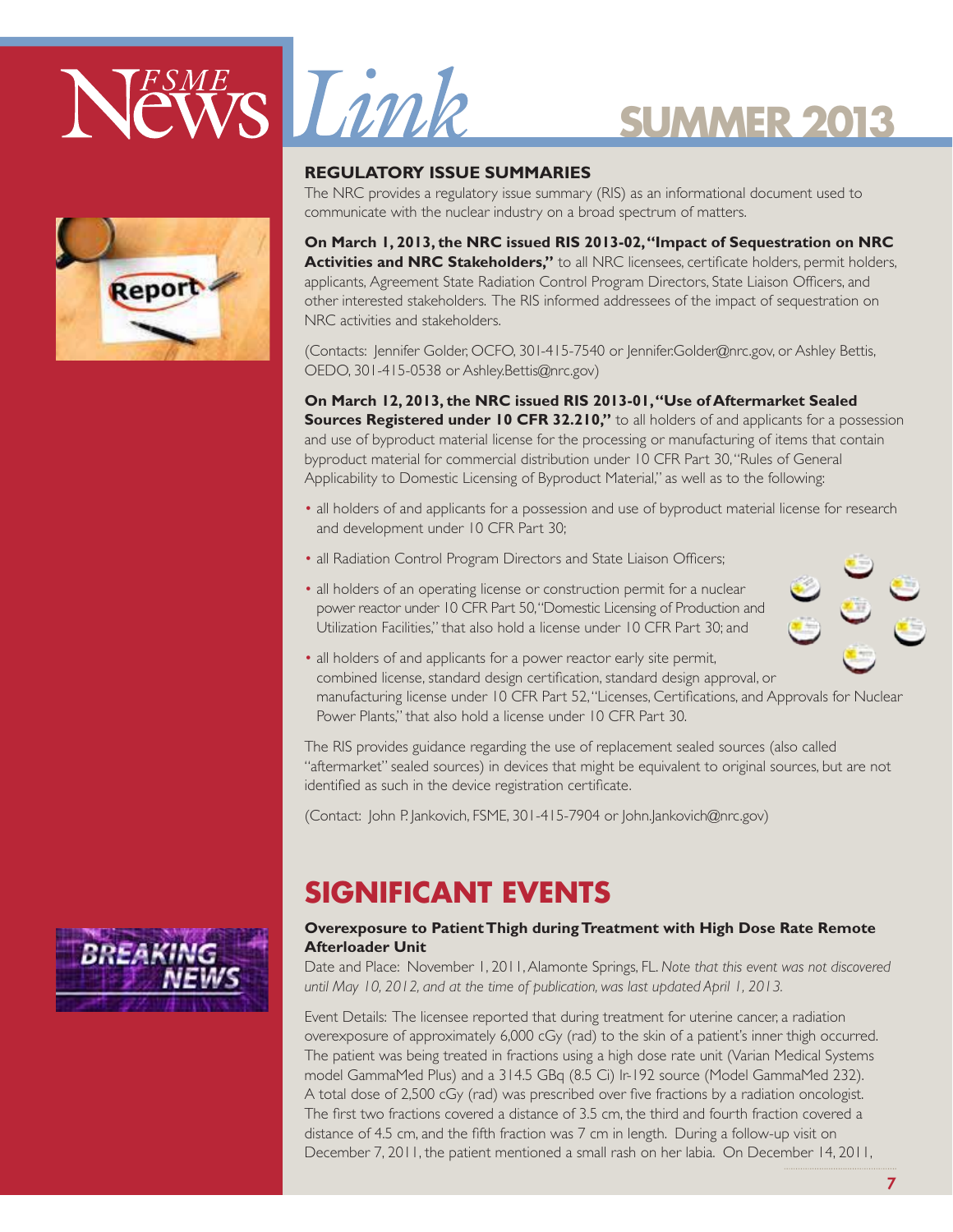



**Summer 2013** another radiation oncologist observed a picture of the patient and noted suspicious red lesions on the patient's inner thighs. The patient's lesions became worse, but she refused followup treatment to the injury. On January 13, 2012, the patient was examined and it was noted that the lesions were improving. On May 10, 2012, it was noted that the patient had a 1 cm by 3 cm oval necrotic area of tissue on the inner thigh. The licensee estimated a maximum skin dose of 6,000 cGy (rad). One of three errors could have caused the incident during treatment:

- the compression fitting was not tight enough to hold the catheter,
- the catheter may have slipped while being handled by the therapist, or
- the catheter slipped while the patient's legs were being manipulated.

Corrective actions included procedure modifications requiring therapist, physicist, and radiation oncologist to verify applicator assembly and positioning. In addition, the flex tube will be measured to verify it extends only 8.8 cm beyond the end of the guide tube, and the compression screw will be checked to verify that it is tight.

(General Contact: Angela McIntosh, FSME, 301-415-5030 or Angela.McIntosh@nrc.gov)

### **Selected Federal Register Notices**

### **February 20, 2013**

*78 FR 11907, Notice of Forthcoming Workshop to Discuss Revisions to NUREG/BR-0204, Rev. 2, ''Instructions for Completing NRC's Uniform Low-Level Waste Manifest,'' (Notice of Public Workshop)*

Contact: Don Lowman, FSME, 301-415-5452 or Donald.Lowman@nrc.gov

### **March 7, 2013**

*78 FR 14843, Temporary Scope Expansion of the Post-Investigation Alternative Dispute Resolution Program, (Notice of Temporary Scope Expansion)*

Contacts: Russell Arrighi, OE, 301-415-0205 or Russell.Arrighi@nrc.gov; or Maria Schwartz, OE, 301-415-1888 or Maria.Schwartz@nrc.gov

### **March 7, 2013**

*78 FR 14880, Revision of Fee Schedules; Fee Recovery for Fiscal Year 2013, (Proposed Rule)* Contact: Arlette Howard, OCFO, 301-415-1481 or Arlette.Howard@nrc.gov

### **March 19, 2013**

*78 FR 16922, Physical Protection of Byproduct Material, (Final Rule)* Contact: Merri Horn, FSME, 301-415-8126 or Merri.Horn@nrc.gov.

### **March 25, 2013**

*78 FR 17943, Draft Program-Specific Guidance about Fixed Gauge Licenses, (Draft NUREG; Request for Comment)*

Contact: Tomas Herrera, FSME, 301-415-7138 or Tomas.Herrera@nrc.gov.

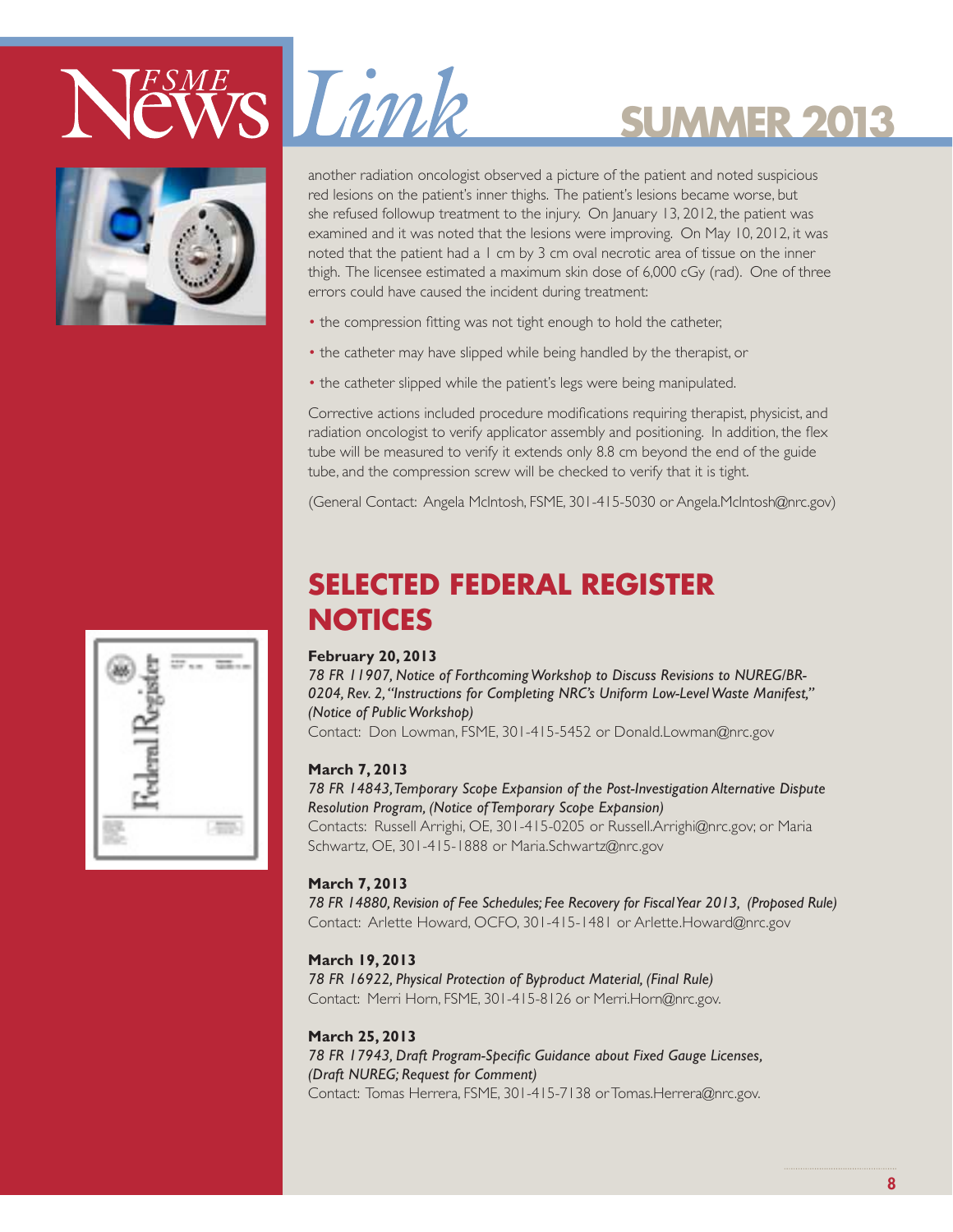



### **April 11, 2013**

*78 FR 21567, Installation of Radiation Alarms for Rooms Housing Neutron Sources, (Petition for Rulemaking; Denial)* Contact: Merri Horn, FSME, 301-415-8126 or Merri.Horn@nrc.gov.

#### **May 3, 2013**

*78 FR 25886, Revisions to the Petition for Rulemaking Process, (Proposed Rule)* Contact: Christina England, NRR, 301-415–3138 or Christina.England@nrc.gov, or Cindy Bladey,

ADM, 301-492-3667 or Cindy.Bladey@nrc.gov

#### **May 16, 2013**

*78 FR 29016, Establishing Quality Assurance Programs for Packaging Used in Transport of Radioactive Material, (Draft Regulatory Guide; Request for Comment)* Contact: Jessica Glenny, ADM, 301-492-3285 or Jessica.Glenny@nrc.gov

#### **May 16, 2013**

*78 FR 28897, Lost Creek ISR, LLC, Lost Creek Uranium In-Situ Recovery Project; Sweetwater County, Wyoming, (Environmental Assessment and Finding of No Significant Impact for License Amendment, Correction)* Contact: Alan B. Bjornsen, FSME, 301-415-1195 or Alan.Bjornsen@nrc.gov.

#### **May 29, 2013**

*78 FR 32310, Distribution of Source Material to Exempt Persons and to General Licensees and Revision of General License and Exemptions, (Final Rule)* Contact: Gary Comfort, FSME, 301-415-8106 or Gary.Comfort@nrc.gov

### **June 3, 2013**

*78 FR 33008, Consideration of Rulemaking to Address Prompt Remediation of Residual Radioactivity during Operations, (Notice of Public Webinar and Request for Comment)* Contact: James Shepherd, FSME, 301-415-6712 or James.Shepherd@nrc.gov

#### **June 5, 2013**

*78 FR 33691, Distribution of Source Material to Exempt Persons and to General Licensees and Revision of General License and Exemptions, (Interim Staff Guidance; Issuance)* Contact: Gary Comfort, FSME, 301-415-8106 or Gary.Comfort@nrc.gov

#### **June 7, 2013**

*78 FR 34245, Miscellaneous Corrections, (Final Rule)*

Contact: Christian Leatherbury, ADM, 301-492-3515 or Christian.LeatherburyDaniels@nrc.gov